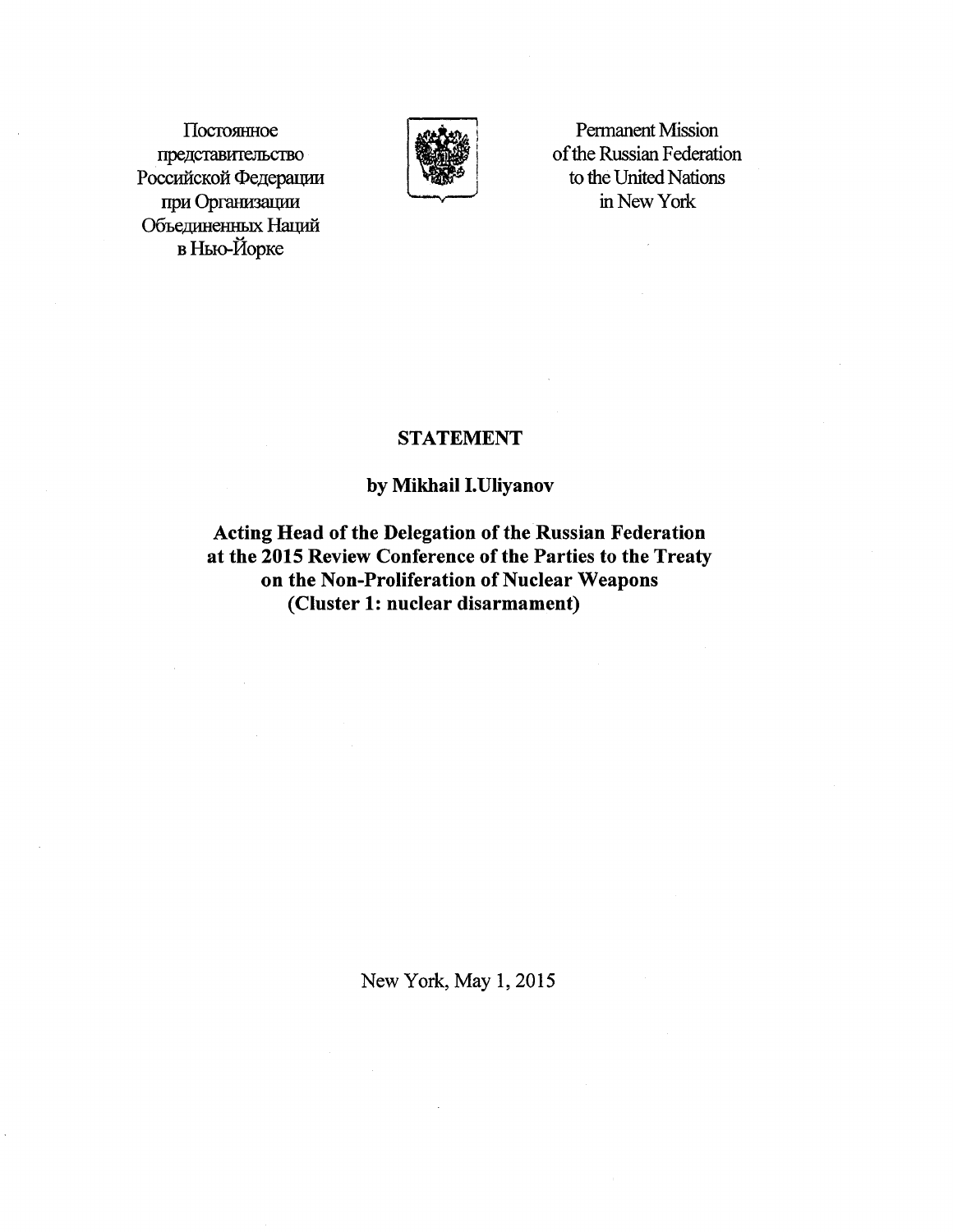Nuclear disarmament along with nuclear non-proliferation and peaceful use of nuclear energy is one of the three pillars and main elements of the NPT. The Russian Federation does its utmost to fulfill its relevant obligations under the Treaty. This can be proved by the significant results we have achieved. In particular, the nuclear arms race was not only stopped in accordance with Article VI of the NPT, but also reversed long ago. The Russian nuclear arsenal was reduced to its level of the late  $50s - \text{early } 60s$ , i.e. before the full-scale arms race.

The real reduction of nuclear weapons began on December 8, 1987 after signing the US-USSR Treaty on the Elimination of the Intermediate-Range and Shorter-Range Missiles. In accordance with this Treaty, two classes of nuclear weapons were irreversibly eliminated, 1,846 ground-launched ballistic and cruise missiles and 825 launchers of such missiles were fully destroyed within the shortest possible period of time. In all, over 3,000 nuclear warheads with a total yield of over 500,000 kilotons have been deactivated. This was followed by the Treaty on Reduction and Limitation of Strategic Offensive Arms, the 2002 Moscow Treaty on Strategic Offensive Reductions and, finally, the 2010 Treaty on Measures for the Further Reduction and Limitation of Strategic Offensive Arms.

In pursuance of these agreements, the Russian Federation reduced its strategic offensive arms fivefold in the past 20 years. Only 20% of those arsenals that we had at the peak of the cold war is left. Besides, we reduced our tactical nuclear weapons arsenals fourfold.

Let us present some more up-to-date figures reflecting the dynamics of nuclear arsenals reduction in the past ten years in relation to the NPT Review Conferences. When the Seventh Review Conference convened in 2005 we had 4,732 deployed warheads. By the Eighth Review Conference held five years later this figure shrunk to 3,900 deployed warheads. Now, there are 1,582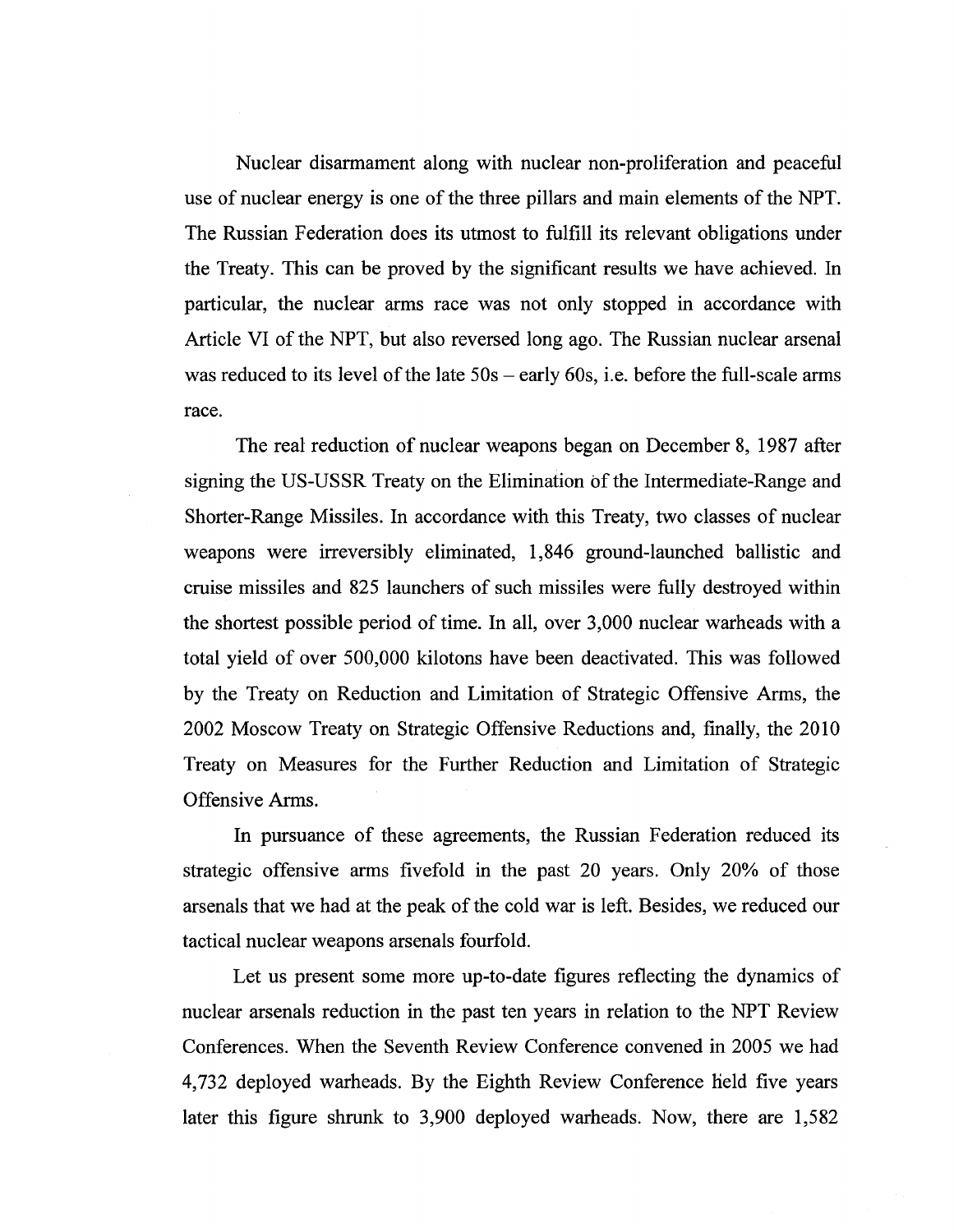deployed warheads left, i.e. the number of deployed warheads in the last decade was cut threefold. The number of reduced deployed delivery vehicles is impressive as well: at the Eighth Review Conference held in 2010, we reported to have had 800 units whereas now we have only 515 units left.

In this context, it is quite strange to sometimes hear the claims that nothing is allegedly being done in the area of nuclear disarmament or that it is in almost complete stagnation. Such claims, frankly speaking, bear no relation to the truth and apparently can be explained either by lack of information of by a polemic fervor, when objective assessments are replaced by emotions.

The nuclear arsenals reduction under the New START Treaty of 2010 still continues. By February 5, 2018, the Russian Federation and the United States will have to reduce their respective numbers of delivery vehicles and warheads to the stipulated levels.

Naturally, the question arises: what is next? It cannot be answered now, first and foremost due to the current uncertainty in the international arena. In the framework of the NPT, its States Parties repeatedly confirmed that the nuclear disarmament should be carried out under conditions of strategic stability and equal security for all. However, the situation here is deteriorating. Negative factors that affect strategic stability are gaining strength.

This is related mainly to the unilateral implementation of the global ABM system plans which, in current conditions, is an attempt to secure a military advantage at the expense and to the detriment of other States. The Prompt Global Strike program and the failure to develop arrangements to prevent the deployment of weapons in outer space have an extremely negative impact. The fact that the Comprehensive Nuclear-Test-Ban Treaty has not come into force since its conclusion almost 20 years ago also affects modem international relations. By the way, the Russian Federation ratified this Treaty in 2000.

Grave imbalances in conventional weapons in the European continent do not facilitate further steps in the nuclear missiles field as well. The Treaty on

3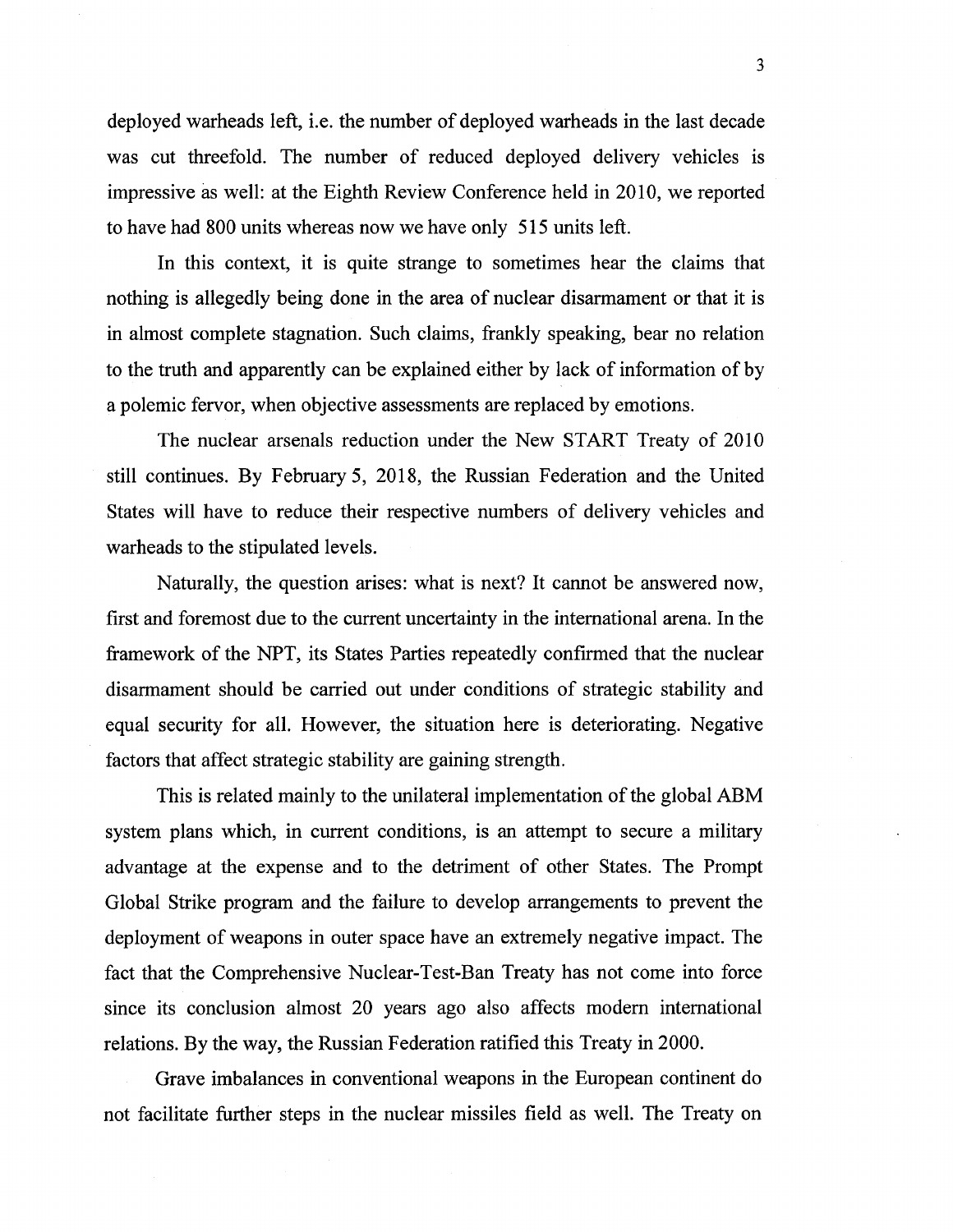Conventional Armed Forces in Europe concluded in 1990 has become history, and a possible new agreement that could replace it and correspond to new realities is still just an intention. The negotiations on this agreement have not even started.

During his speech in front of the participants of Valdai Forum in Sochi in October 2014, Russian President Vladimir Putin underscored our commitment to nuclear disarmament. We expect that this objective will be treated seriously and without any double standards. It means we should take into consideration all factors that influence strategic stability and create necessary conditions for further advance in this direction.

It must be taken into account that, with the conclusion of the New START Treaty in 2010, our country has virtually exhausted the possibilities to reduce our nuclear arsenal on a bilateral basis with the USA. Further steps in this direction can only be made with the involvement of all states possessing military nuclear capabilities.

We share the goal to ultimately achieve the global "nuclear zero". But the question arises of how a relevant agreement should be formalized over time. In this context, the need to develop a nuclear weapons convention is usually mentioned. However, there is also an alternative, which is particularly appropriate to recall here, at the NPT Review Conference. In accordance with the penultimate paragraph of the Preamble and with Article VI of the Treaty, the total elimination of nuclear arsenals should take place in compliance with the Treaty on General and Complete Disarmament. These provisions were somehow almost forgotten in the last decades, but they are actually an international obligation for all the States Parties to the NPT. There is something to think about.

Madam President,

We would like to emphasize that Russia regards with great attention and respect the efforts of States to ensure rapid progress in nuclear disarmament and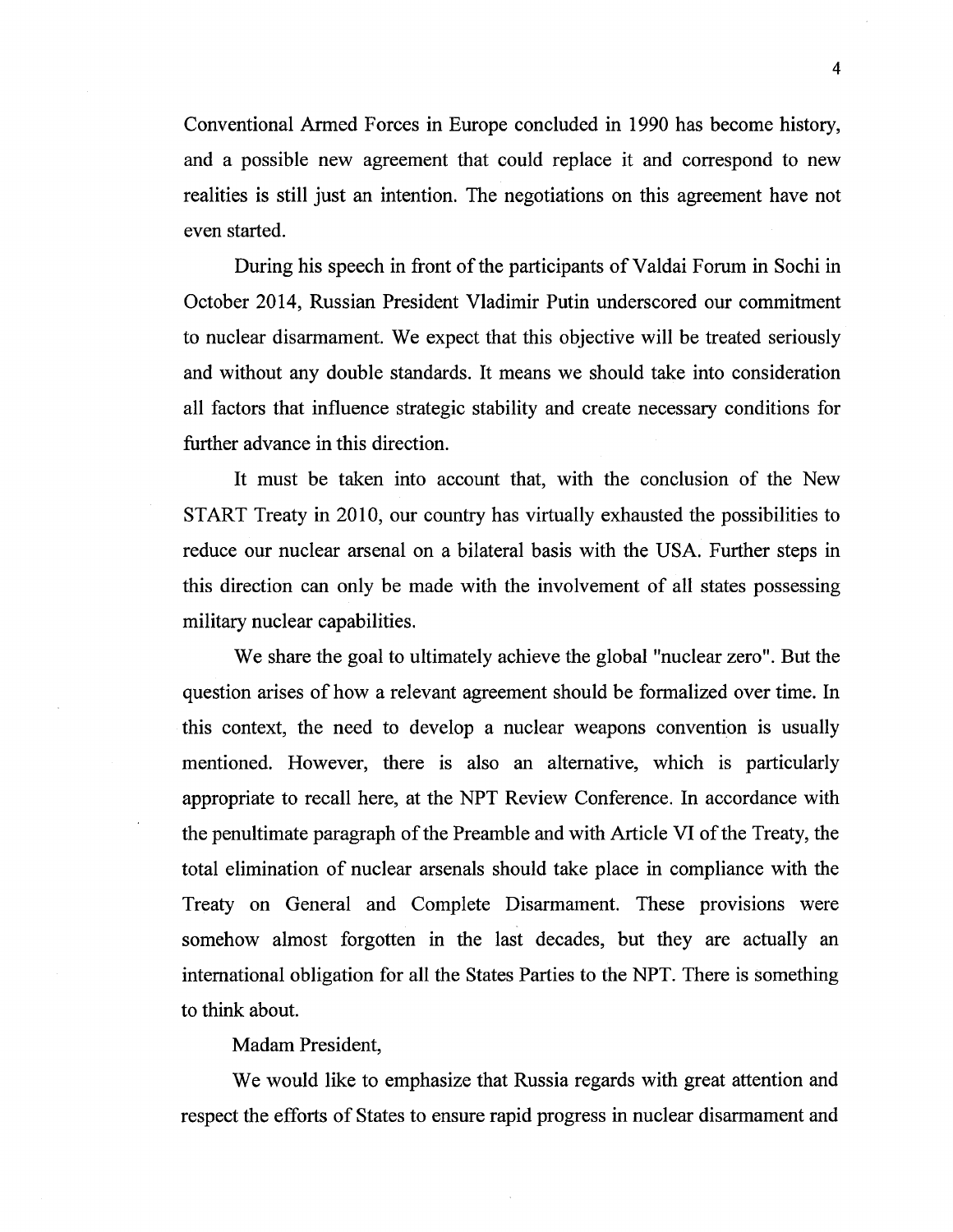to eliminate the danger of a nuclear war. We take multidimensional concrete steps in this direction, which are appropriate to recall when considering the disarmament provisions of the NPT. For example, all the tactical nuclear weapons in Russia remaining after a fourfold reduction were transferred into the non-deployed category. We have thus actually implemented the measures to dealert such weapons on an unprecedented scale. They are located exclusively within the national territory and concentrated at centralized storage bases, where a high-level security regime is assured, preventing theft or any unauthorized use.

In addition, the Russian Federation does not deploy nuclear weapons outside its national territory and does not transfer control of its nuclear weapons to other states directly or indirectly.

We believe that the removal of non-strategic nuclear weapons by other countries to their territories, the elimination of all infrastructure abroad providing for the rapid deployment of non-strategic nuclear weapons and the completion of preparation for their use with the involvement of non-nuclear states would contribute to strengthening international security and further reducing and limiting nuclear arsenals.

The de-targeting of Russian nuclear weapons that have a so-called "zero flight mission" can serve as another example of de-alerting.

During the UN General Assembly sessions and NPT event, considerable attention 1s given to the decrease of the role and significance of nuclear weapons in military doctrines of nuclear-weapon States. These appeals are taken into account in the Russian military doctrine, according to which the hypothetical possibility of the use of nuclear weapons is limited to two exceptional cases: the use of weapons of mass destruction against Russia or its allies and in case when the very existence of the State is under threat. In other words, they are purely defensive provisions. Moreover, a new concept of "nonnuclear deterrence" appeared in the latest edition of the military doctrine, which